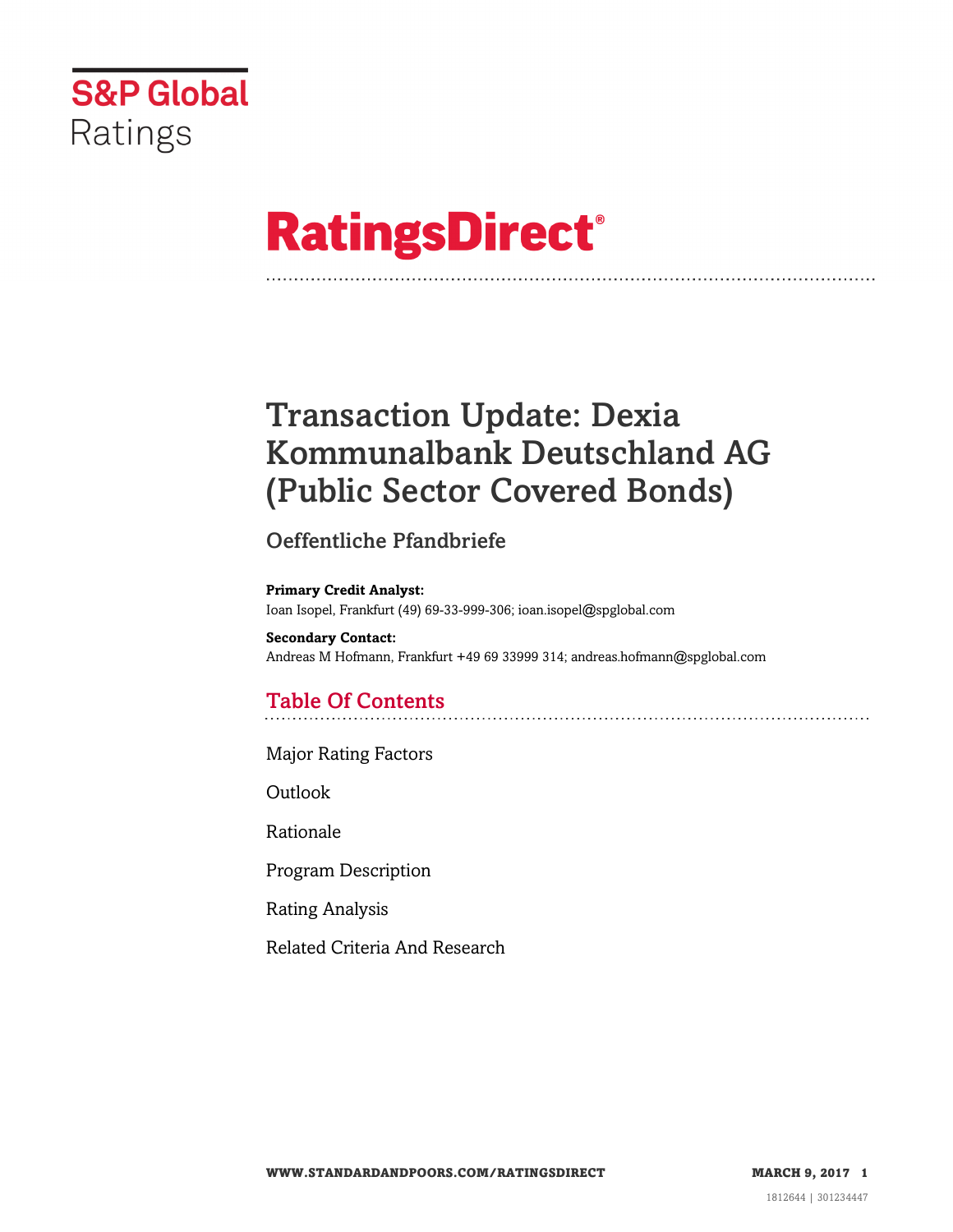## Transaction Update: Dexia Kommunalbank Deutschland AG (Public Sector Covered Bonds)

Oeffentliche Pfandbriefe

## Ratings Detail



\*Dexia Kommunalbank Deutschland AG (DKD) is a core entity to its parent Dexia Credit Local (DCL; BBB/Stable/A-2). Therefore, we derive the ratings on the covered bonds by applying notches of uplift to the long-term issuer credit rating (ICR) on DCL.

## <span id="page-1-0"></span>Major Rating Factors

#### Strengths

- Strong credit quality of the public sector assets in the cover pool.
- Relatively well-matched asset and liability maturity profiles.
- Very strong jurisdictional support and 180 days liquidity coverage required by law.

#### Weaknesses

- Obligor-level concentration risks in the cover pool, which we reflect in our credit enhancement results.
- Commingling and bank account risk that is not addressed structurally or by the German legal framework.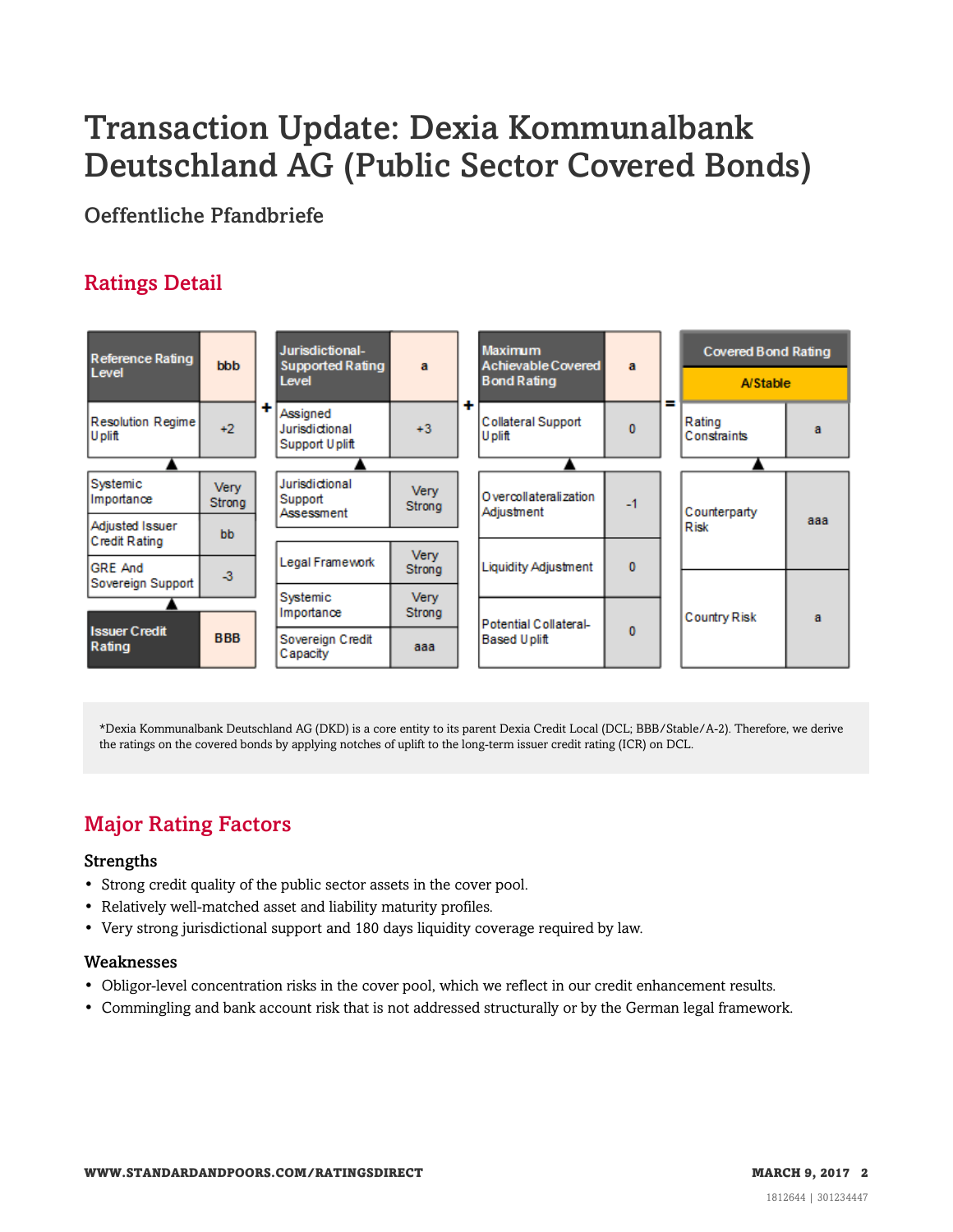## <span id="page-2-0"></span>**Outlook**

S&P Global Ratings' stable outlook on its ratings on Dexia Kommunalbank Deutschland AG's (DKD) public sector covered bond program and related issuances reflects the outlook on the long-term issuer credit rating (ICR). As there are no unused notches of uplift, a lowering of the ICR would have a direct impact on the ratings on the covered bonds.

### <span id="page-2-1"></span>Rationale

We have today affirmed our 'A' ratings on DKD's public sector covered bond program and related issuances (see "Ratings On Dexia Kommunalbank Deutschland's Public Sector Covered Bonds Affirmed At 'A' Following Review; Outlook Stable").

Our rating analysis for the covered bonds follows the framework set out in our criteria article "Covered Bond Ratings Framework: Methodology And Assumptions," published on June 30, 2015.

The 'A' ratings on DKD's covered bonds reflect our rating reference level (RRL) of 'bbb' and jurisdiction-supported reference level (JRL) of 'a' for the program under our covered bonds criteria (see "Covered Bonds Criteria," published on Dec. 9, 2014).

We do not assign any notches of collateral-based uplift above the JRL, because the available credit enhancement of 7.65% is below the level that we would consider commensurate with the first notch of collateral-based uplift.

Finally, we also consider legal, regulatory, and operational risks, which do not constrain our ratings on the covered bonds.

## <span id="page-2-2"></span>Program Description

#### **Table 1**

| Program Overview*                            |                     |
|----------------------------------------------|---------------------|
| Jurisdiction                                 | Germany             |
| Year of first issuance                       | 1997                |
| Covered bond type                            | Legislation-enabled |
| Outstanding covered bonds (bil. $\epsilon$ ) |                     |
| Redemption profile                           | Hard bullet         |
| Underlying assets                            | Public sector       |
| Jurisdictional support uplift                | 3                   |
| Unused notches for jurisdictional support    | 0                   |
| Target credit enhancement (%)                | 18.14               |
| Available credit enhancement (%)             | 7.65                |
| Collateral support uplift                    | 0                   |
| Unused notches for collateral support        | 0                   |
| Total unused notches                         | 0                   |
|                                              |                     |

\*Based on data as of Sept. 30, 2016.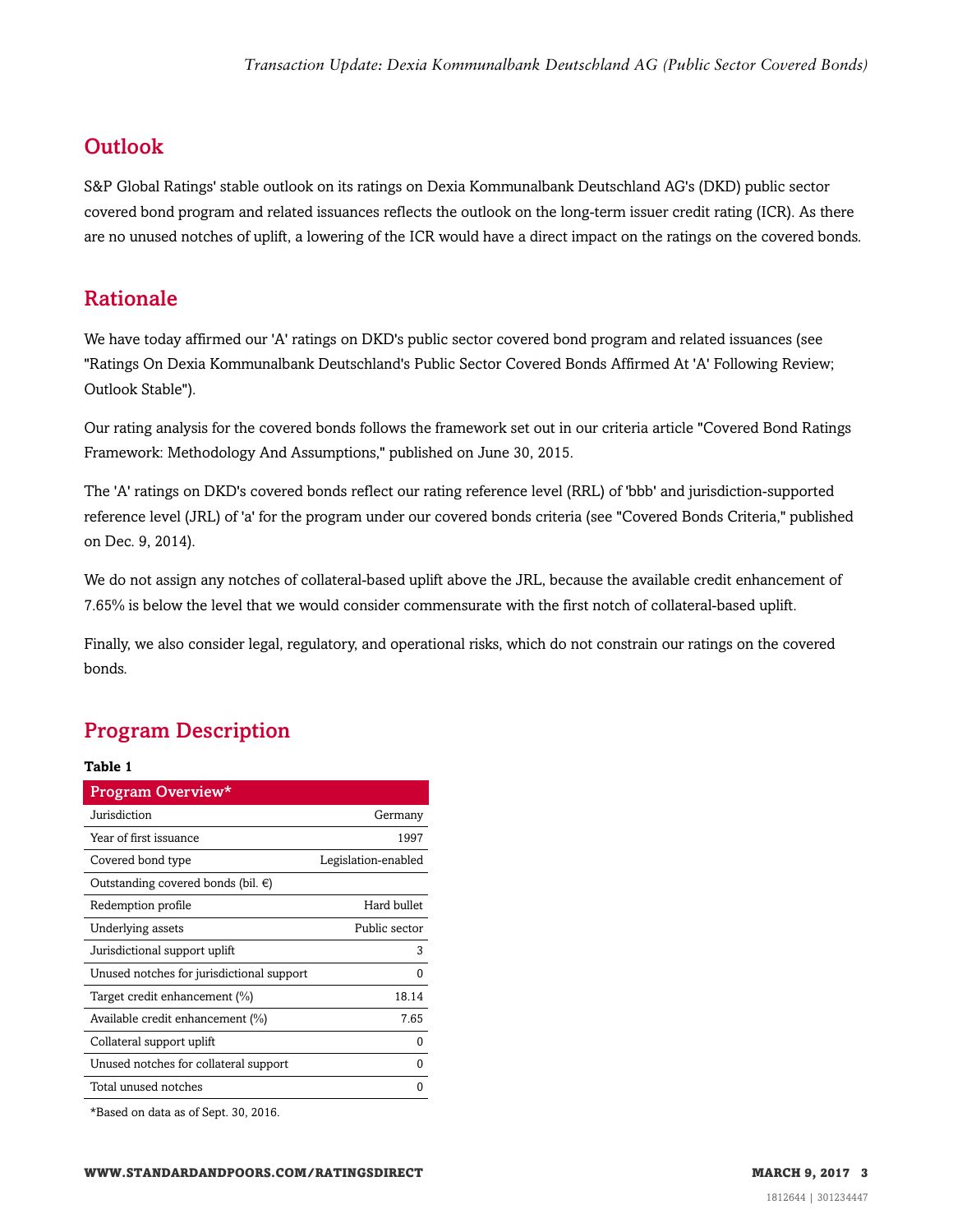#### **Table 2**

| <b>Program Participants</b> |                                         |                               |                          |
|-----------------------------|-----------------------------------------|-------------------------------|--------------------------|
| Role                        | <b>Name</b>                             | Rating                        | <b>Rating dependency</b> |
| Issuer                      | Dexia Kommunalbank Deutschland AG       | $NR*$                         | Yes                      |
| Account bank                | Deutsche Bundesbank                     | AAA/Stable/A-1+ (ECB branch§) | Yes                      |
| Account bank                | Clearstream Banking Frankfurt (CBF)     | <b>NR</b>                     | No                       |
| Account bank                | Banque Internationale a Luxembourg      | A-/Stable/A-2                 | No                       |
| Account bank                | Skandinaviska Enskilda Banken AB (publ) | $A+$ /Stable/A-1              | No                       |
| Account bank                | Citibank Japan Ltd.                     | A+/Stable/A-1                 | No                       |

\*Dexia Kommunalbank Deutschland AG (DKD) is a core entity to its parent Dexia Credit Local (DCL; BBB/Stable/A-2). Therefore, we derive the ratings on the covered bonds by applying notches of uplift to the long-term ICR on DCL. §As long as we believe Germany is unlikely to exit the eurozone (European Economic And Monetary Union), we consider Bundesbank's credit standing to be indistinguishable from that of the European Central Bank (unsolicited AAA/Stable/A-1+). NR--Not rated.

## <span id="page-3-0"></span>Rating Analysis

#### Legal and regulatory risks

We consider that the German covered bond legal framework satisfies the relevant legal aspects of our covered bonds criteria. This enables us to assign ratings to the covered bonds that exceed the long-term ICR on the issuer.

The German Covered Bond Act (Pfandbriefgesetz; "PfandBG") and the relevant secondary legislation provide the legal framework for the issuance of German covered bonds (Pfandbriefe). The current Covered Bond Act was introduced in 2005 and last amended in January 2015. Under the framework, banks can issue public sector, mortgage, ship, and aircraft covered bonds.

Covered bond investors have a preferential claim to a cover pool of assets which, for public sector covered bonds, may comprise exposures to state, regional, and local public sector authorities of EU/European Economic Area countries, as well as exposures to public sector entities in Canada, the U.S., Japan, and Switzerland. Additionally, the cover pool can also comprise eligible substitute assets.

According to the legal framework, the issuer must maintain overcollateralization of at least 2% on a net present value basis for the outstanding covered bonds (a risk-based add-on might be requested by BaFin, the German supervisory authority for financial institutions) and ensure 180 days of liquidity needs at all times.

An independent trustee is responsible for monitoring the cover pool (cover pool monitor) until an independent cover pool administrator is appointed in case of the issuer's insolvency. BaFin appoints and supervises the cover pool monitor and cover pool administrator. BaFin also regularly conducts a special covered bond audit, usually every two years (see paragraph 3 of the PfandBG).

We have analyzed the risk that, if the issuing bank becomes insolvent, cash received from the cover pool assets could be commingled with the cash belonging to the bank, resulting in a loss to the cover pool. We have determined that the German Covered Bond Act effectively segregates cash received after the issuing bank's insolvency, but that cash received shortly before insolvency and not reinvested in the cover pool assets could be exposed to commingling risk. We address this risk in our cash flow analysis (see "Collateral support analysis").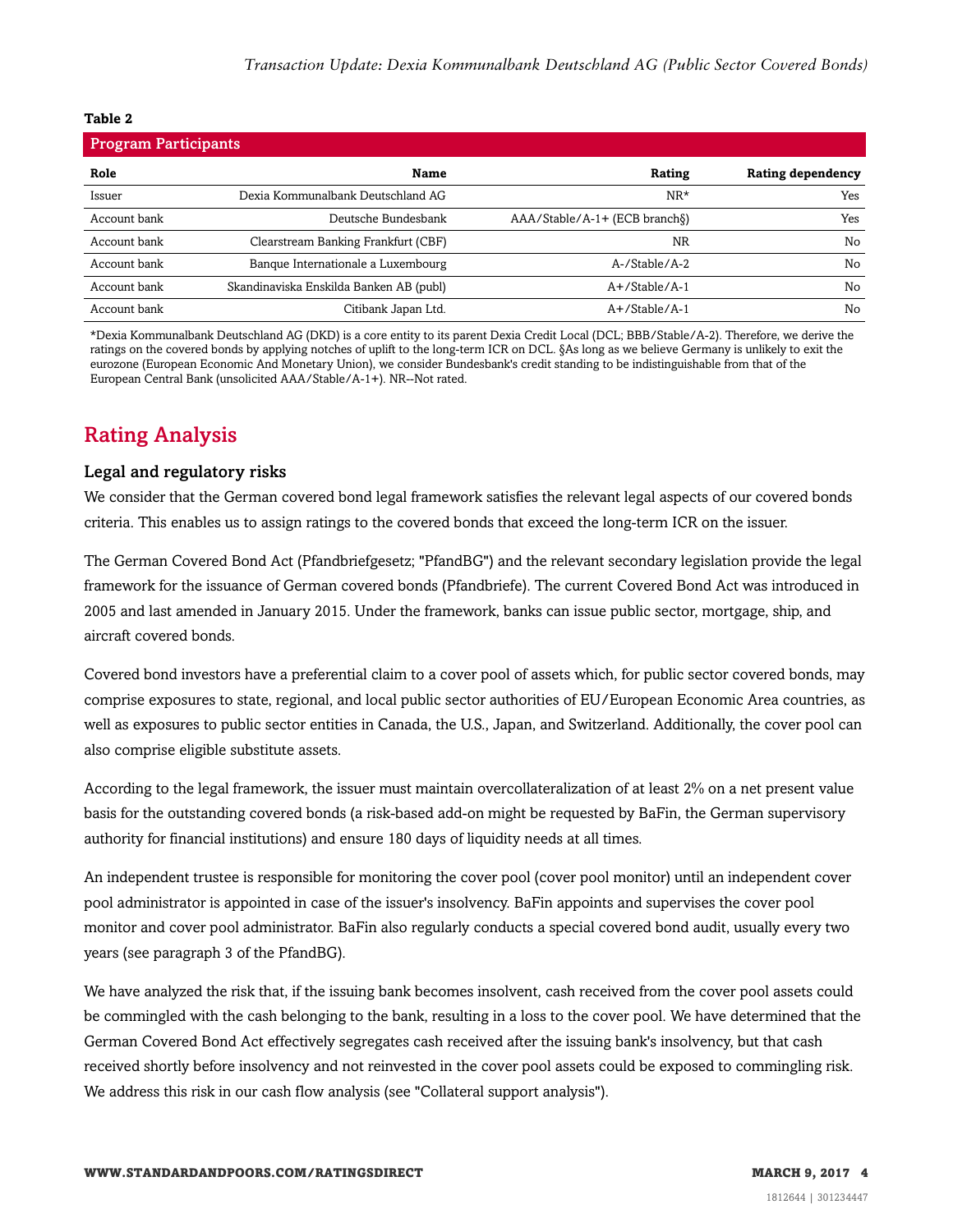In our analysis of legal risk we considered the guidelines in "Europe Asset Isolation And Special-Purpose Entity Criteria--Structured Finance," published on Sept. 13, 2013, as well as our covered bonds rating framework criteria.

#### Operational and administrative risks

We review operational risk according to our covered bonds rating framework criteria. We consider the procedures used by the issuing bank in the origination and monitoring of the cover pool assets.

Since the European Commission's approval of the revised orderly resolution plan of the Dexia Group in December 2012, DKD is in run-off management without new lending business.

There are no operational risks that would require a particular adjustment to our standard credit or cash flow assumptions. The issuer has a track record of cautiously managing risks and overcollateralization within the covered bond program. We also believe that there is a high likelihood that the issuer could appoint a replacement cover pool manager if it became unable to manage the program following its default.

#### Resolution regime analysis

The RRL on the issuer, which is the starting point for any further uplift in our analysis, is 'bbb'. We consider the following factors:

- DKD is domiciled in Germany, which is subject to the EU's BRRD.
- In line with our covered bonds criteria, because the adjusted ICR is below our 'BBB' long-term ICR on the bank, the long-term ICR on the issuing bank caps our ratings on the covered bonds.

#### Jurisdictional support analysis

The JRL on the issuer's public sector covered bonds is 'a'. Based on the application of our covered bonds criteria, ratings on public sector covered bonds in Germany would be eligible for three notches of uplift from the RRL given our very strong jurisdictional support assessment of German public sector covered bonds (see "Assessments For Jurisdictional Support According To Our Covered Bonds Criteria," published on July 20, 2016). We also consider that the issuer's cover pool continues to comply with legal and regulatory minimum standards in Germany and that there are no limitations from the foreign currency rating on the German sovereign.

#### Collateral support analysis

We base our analysis on the data provided by the issuer as of Sept. 30, 2016. The pool comprises mainly public sector assets.

Compared to our previous analysis based on the data from Dec. 31, 2014, the scenario default rate (SDR) has deteriorated mainly due to the cover pool being more concentrated in the current period. The recovery assumptions marginally improved due to a higher share of local and regional governments with recovery category 'A' in the cover pool--for which we assign our highest recovery rates--during the same period.

We have not assigned any notches of collateral-based uplift above the JRL. This is because the available credit enhancement of 7.65% is below the level that we would consider to be commensurate with the first notch of collateral-based uplift.

Under our criteria, to achieve the first notch of collateral-based uplift, the available credit enhancement must exceed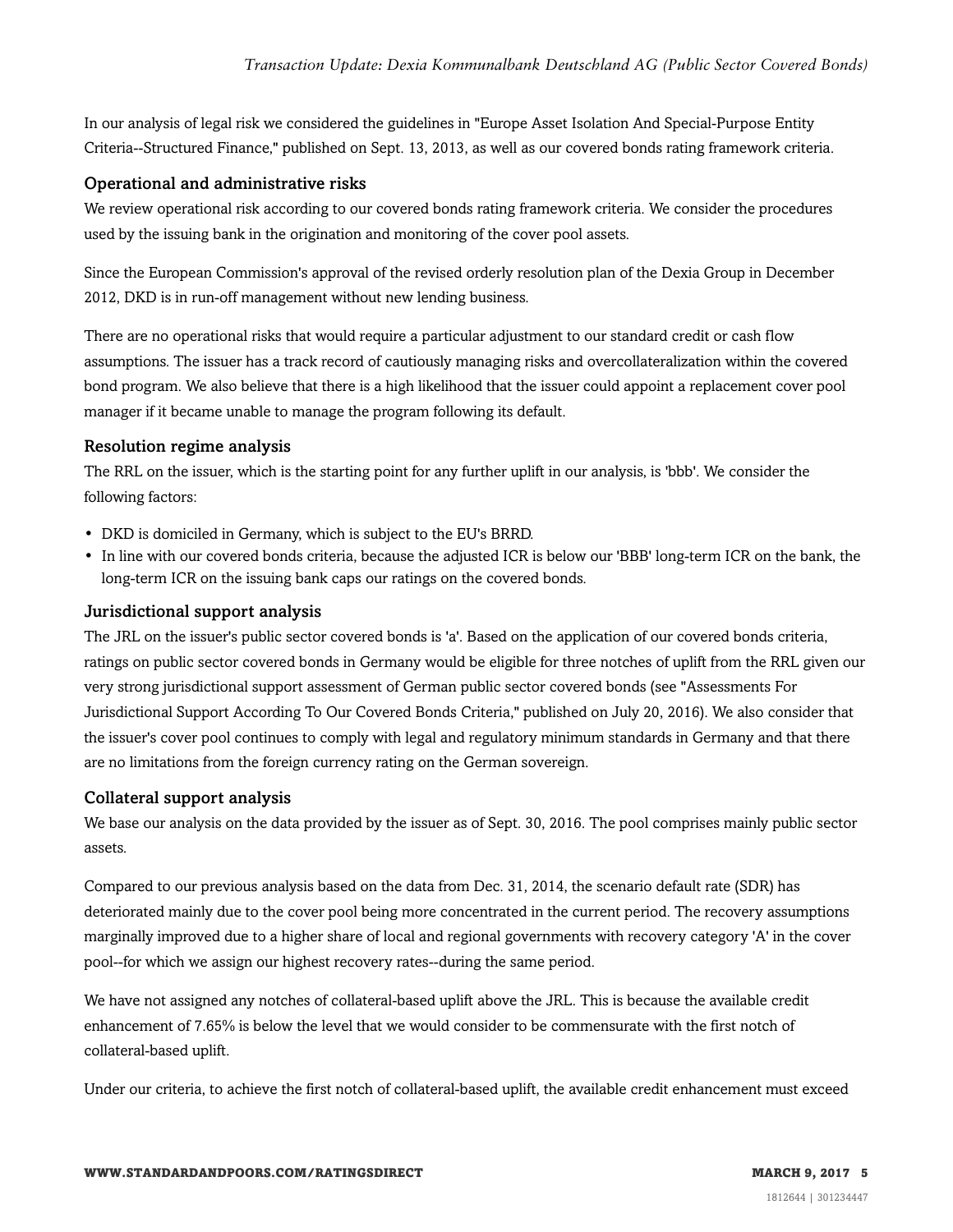the higher of 'AAA' credit risk plus 25% refinancing costs (which we calculate as 10.52%) and the result of our supplemental tests (14.90%, explained below).

In particular, these supplemental tests capture concentration risks in the cover pool. In the case of DKD, the largest industry test, and more specifically, the alternative largest industry test applied to German local and regional governments (LRGs), has driven our OC requirements for any collateral-based uplift notches. The largest industry test involves calculating the total net loss, assuming the default of a certain number of the largest individual obligor exposures of a similar nature (in this case, German LRGs) depending on their rating, and applying a stressed recovery rate. In this cover pool, the exposure to the six largest obligors rated 'AA+' or below is  $\epsilon$ 6.503 million. These exposures are to German Bundesländer. Under our criteria for analyzing pools of public sector assets, we have applied a recovery rate of 60% in this supplemental test, resulting in a net loss of €2.601 million. This represents 14.90% of overcollateralization. In order to cover a 'AAA' credit stress scenario, the available credit enhancement must exceed this net loss result.

Finally, the target credit enhancement level has increased to 18.14% from 16.9% since our previous review, due to our more severe credit assumptions and higher commingling risks.

The overcollateralization needed for the 'A' rating is 3.44%, which is the required credit enhancement to achieve the current 'A' rating, on the sole basis of its jurisdictional support and represents the amount of overcollateralization needed to cover commingling risk, as this risk is not covered by the legislation.

#### **Table 3**

| <b>Key Credit Metrics</b>                         |                                          |       |
|---------------------------------------------------|------------------------------------------|-------|
|                                                   | As of Sept. 30, 2016 As of Nov. 30, 2015 |       |
| Weighted-average cover pool asset rating          | BBB+                                     | BBB+  |
| Weighted-average loan asset maturity (years)      | 8.75                                     | 8.97  |
| Largest obligor $(\%$ of the cover pool)          | 9.72                                     | 8.49  |
| 20 largest obligors (% of cover pool)             | 64.94                                    | 61.52 |
| Credit analysis results:                          |                                          |       |
| Scenario default rate (SDR) (%)                   | 29.36                                    | 26.94 |
| Weighted-average recovery rate (%)                | 79.90                                    | 78.29 |
| Weighted-average time to recovery (years)         | 3.44                                     | 3.33  |
| Largest obligor test result (% of covered bonds)  | 13.08                                    | 10.72 |
| Largest industry test result (% of covered bonds) | 14.90                                    | 13.77 |

#### **Table 4**

#### Asset Distribution By Geography

|          | As of Sept. 30, 2016 As of Nov. 30, 2015 |                          |  |  |
|----------|------------------------------------------|--------------------------|--|--|
|          |                                          | Percentage of cover pool |  |  |
| Germany  | 66.04                                    | 65.79                    |  |  |
| Italy    | 10.72                                    | 8.96                     |  |  |
| Austria  | 7.58                                     | 7.37                     |  |  |
| Belgium  | 6.06                                     | 5.84                     |  |  |
| Portugal | 2.32                                     | 2.90                     |  |  |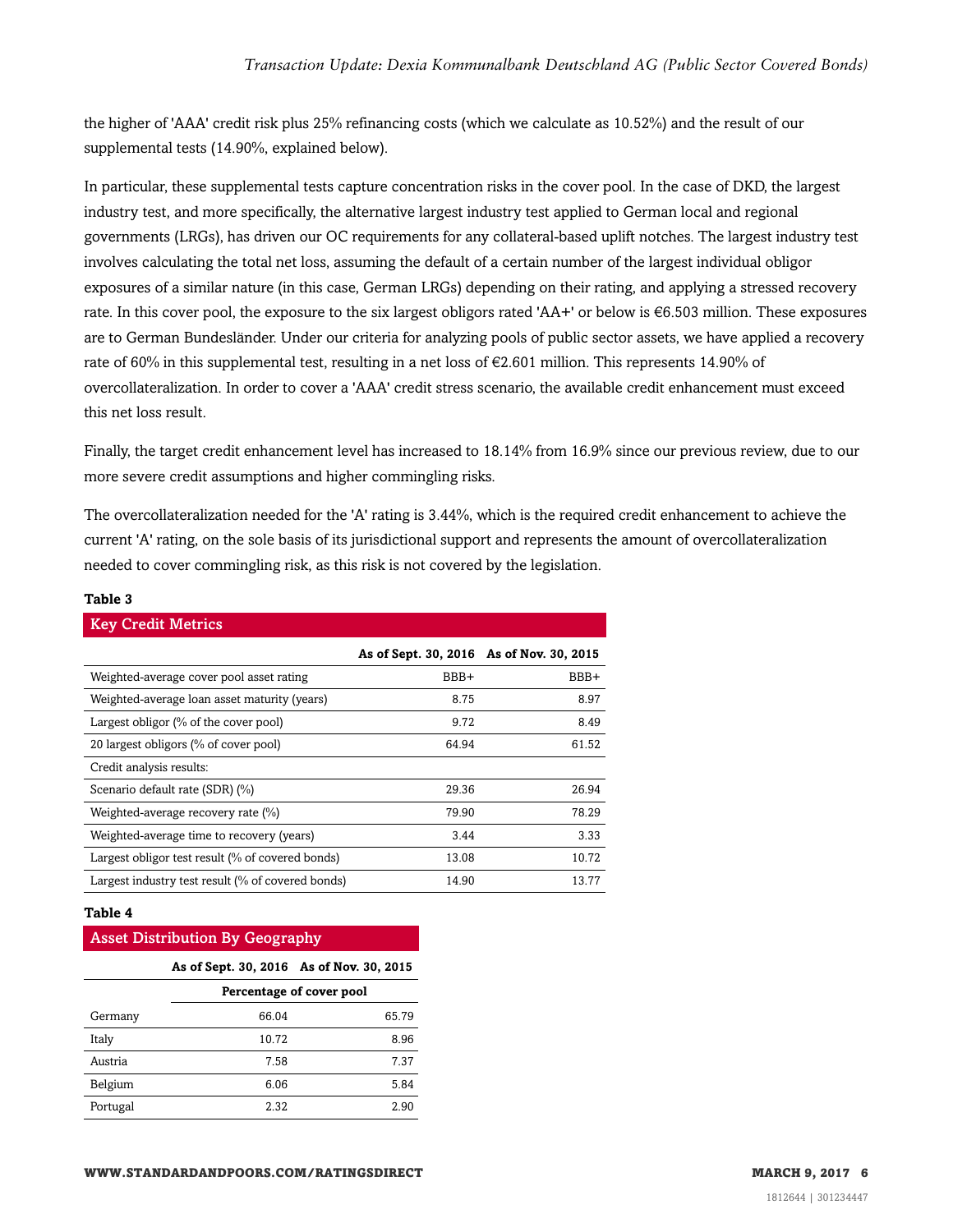#### **Table 4**

| <b>Asset Distribution By Geography (cont.)</b> |                                          |       |  |
|------------------------------------------------|------------------------------------------|-------|--|
|                                                | As of Sept. 30, 2016 As of Nov. 30, 2015 |       |  |
| Other                                          | 7 28                                     | 9 1 4 |  |

**Table 5**

#### Recovery Assumptions For Cover Pool Assets\*

#### **As of Sept. 30, 2016**

| Borrower type                                              | Recovery<br>classification* | 'AAA' recovery<br>rate $(\%)$ | Time to recovery<br>(years) | Percentage of cover pool as<br>of Sept. 30, 2016 |
|------------------------------------------------------------|-----------------------------|-------------------------------|-----------------------------|--------------------------------------------------|
| German states                                              | Public sector category<br>А | 90                            | 4                           | 42.4                                             |
| German municipalities outside<br>Nordrhein-Westfalen (NRW) | Public sector category<br>A | 90                            | 4                           | 14.09                                            |
| Austrian state                                             | Public sector category<br>A | 90                            | 4                           | 7.2                                              |
| Sovereigns and sovereign-related                           | Sovereign                   | 37                            | 0                           | 9.9                                              |
| German municipalities in NRW                               | Public sector category<br>B | 75                            | 4                           | 6.68                                             |
| Belgium communities                                        | Public sector category<br>A | 90                            | 4                           | 6.06                                             |
| Municipal enterprises                                      | Public sector category      | 18                            | $\theta$                    | 2.25                                             |
| Other public sector assets                                 | Various                     | Various                       | Various                     | 11.42                                            |
| Total cover pool assets                                    |                             |                               |                             | 100                                              |

\*According to our criteria for pools of public sector assets.

#### **Table 6**

#### Asset Distribution By Rating

|  | As of Sept. 30, 2016 As of Nov. 30, 2015 |  |
|--|------------------------------------------|--|
|  |                                          |  |

|             | --Percentage of cover pool-- |     |
|-------------|------------------------------|-----|
| AAA         | 4                            |     |
| AA          | 52                           | 49  |
| А           | 23                           | 28  |
| <b>BBB</b>  | 14                           | 12  |
| BB or lower | 7                            |     |
| Total       | 100                          | 100 |

#### **Table 7**

#### Collateral Uplift Metrics

|                                                                       | As of Sept. 30, 2016 As of Dec. 31, 2015 |       |
|-----------------------------------------------------------------------|------------------------------------------|-------|
| Asset WAM (years)                                                     | 8.84                                     | 9.59  |
| Liability WAM (years)                                                 | 6.98                                     | 7.12  |
| Available credit enhancement                                          | 7.65                                     | 7.75  |
| Required credit enhancement for first notch of collateral uplift (%)  | 10.20                                    | 9.81  |
| Required credit enhancement for second notch of collateral uplift (%) | 12.85                                    | 12.17 |
| Required credit enhancement for third notch of collateral uplift (%)  | 15.49                                    | 14.54 |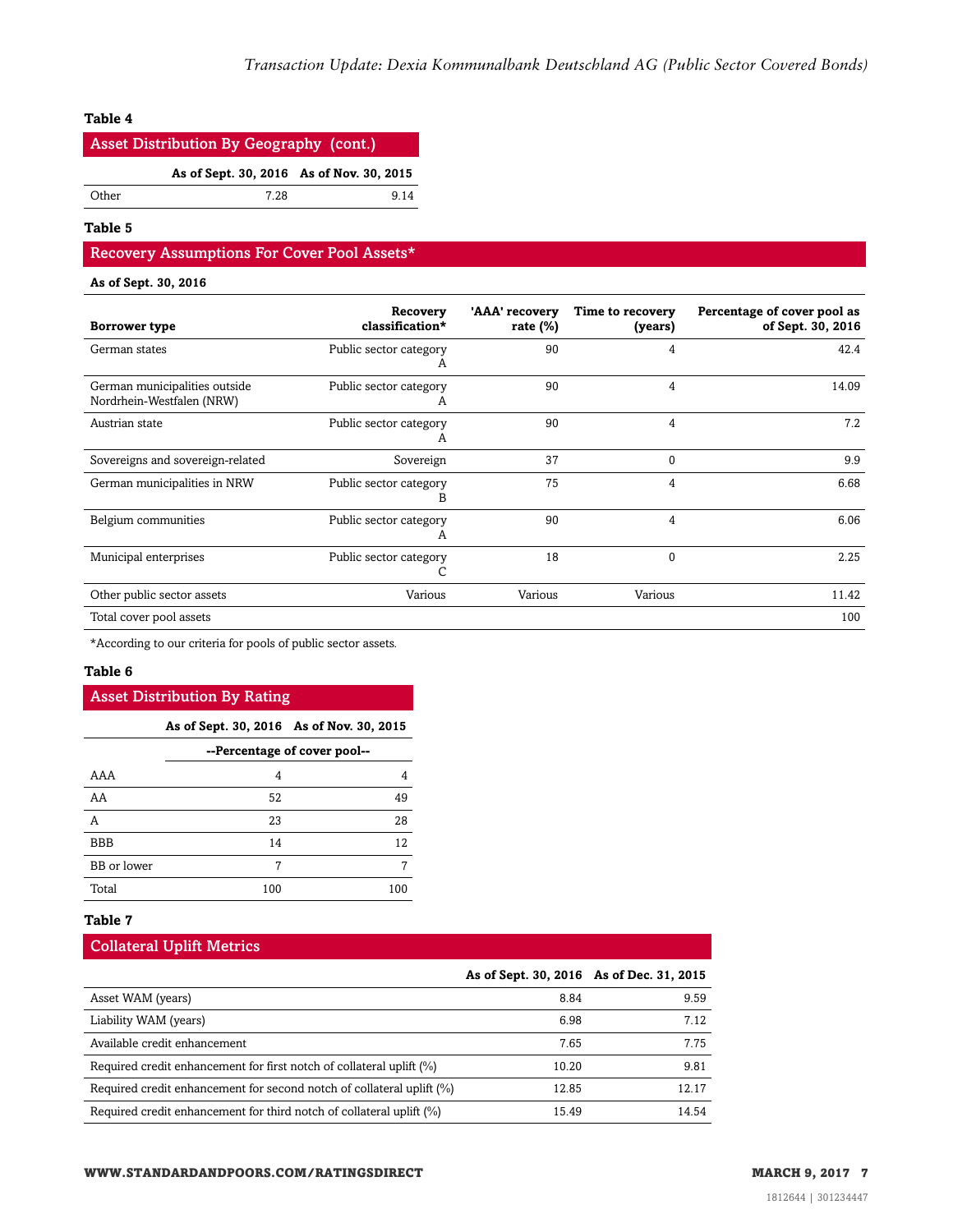#### **Table 7**

| <b>Collateral Uplift Metrics (cont.)</b>             |                                          |      |
|------------------------------------------------------|------------------------------------------|------|
|                                                      | As of Sept. 30, 2016 As of Dec. 31, 2015 |      |
| Target credit enhancement for maximum uplift (%)     | 18.14                                    | 16.9 |
| Potential collateral-based uplift (notches)          | 4                                        |      |
| Adjustment for liquidity $(Y/N)$                     | N                                        |      |
| Adjustment for committed overcollateralization (Y/N) |                                          |      |
| Collateral support uplift (notches)                  |                                          |      |

\*Results under previous criteria. WAM--Weighted-average maturity.

#### Counterparty risk

We have identified bank account risk and commingling risk as relevant for the program. While these risks are not structurally mitigated, they do not constrain the ratings as we have taken them into account in our cash flow modeling, or by introducing a cap to the long-term ICR on the German central bank, Bundesbank, one of DKD's account banks (see "Assessing Credit Quality By The Weakest Link," published Feb. 13, 2012).

We analyzed the counterparty risks according to our criteria "Counterparty Risk Framework Methodology And Assumptions," published on June 25, 2013 and "Counterparty Risk In Covered Bonds," published on Dec. 21, 2015).

#### Country risk

The covered bond cover pool includes loans to obligors in multiple jurisdictions. When assigning covered bond ratings for multijurisdictional pools that exceed the ratings on sovereigns we apply our structured finance ratings above the sovereign criteria (see "Ratings Above The Sovereign - Structured Finance: Methodology And Assumptions," published on Aug. 8, 2016). Although the cover pool comprises assets from different jurisdictions, we do not assign any ratings uplift based on the collateral, therefore country risk does not constrain the ratings on the covered bonds.

### <span id="page-7-0"></span>Related Criteria And Research

#### Related Criteria

- Criteria Structured Finance General: Ratings Above The Sovereign Structured Finance: Methodology And Assumptions, Aug. 08, 2016
- Criteria Structured Finance Covered Bonds: Counterparty Risk Analysis In Covered Bonds, Dec. 21, 2015
- Criteria Structured Finance Covered Bonds: Covered Bond Ratings Framework: Methodology And Assumptions, June 30, 2015
- Criteria Structured Finance Covered Bonds: Covered Bonds Criteria, Dec. 09, 2014
- Criteria Structured Finance Covered Bonds: Methodology And Assumptions For Assessing Portfolios Of International Public Sector And Other Debt Obligations Backing Covered Bonds And Structured Finance Securities, Dec. 09, 2014
- Legal Criteria: Europe Asset Isolation And Special-Purpose Entity Criteria--Structured Finance, Sept. 13, 2013
- Criteria Structured Finance General: Counterparty Risk Framework Methodology And Assumptions, June 25, 2013
- Criteria Structured Finance CDOs: CDOs And Pooled TOBs Backed By U.S. Municipal Debt, April 03, 2012
- General Criteria: Methodology: Credit Stability Criteria, May 03, 2010
- General Criteria: Use Of CreditWatch And Outlooks, Sept. 14, 2009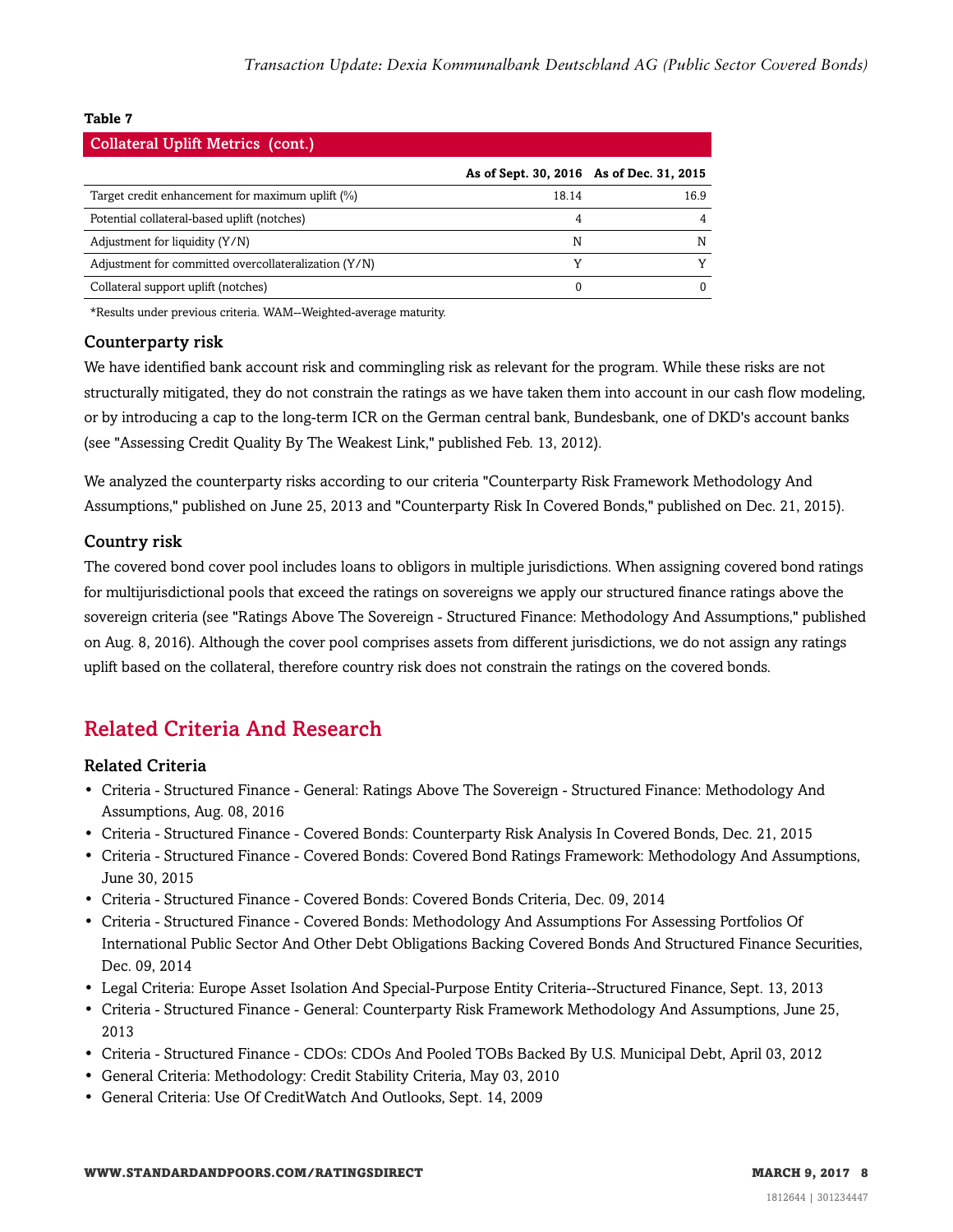#### Related Research

- Ratings On Dexia Kommunalbank Deutschland's Public Sector Covered Bonds Affirmed At 'A' Following Review; Outlook Stable, March 9, 2017
- Request For Comment: Methodology For Incorporating The Effect Of Resolution Regimes Into Covered Bond Ratings, Jan. 31, 2017
- Request for Comment: Methodology For Assigning Financial Institution Resolution Counterparty Ratings, Jan. 31, 2017
- Global Covered Bond Characteristics And Rating Summary Q4 2016, Jan. 13, 2017
- Assessments For Jurisdictional Support According To Our Covered Bonds Criteria, July 20, 2016
- Assessing Credit Quality By The Weakest Link, Feb. 13, 2012